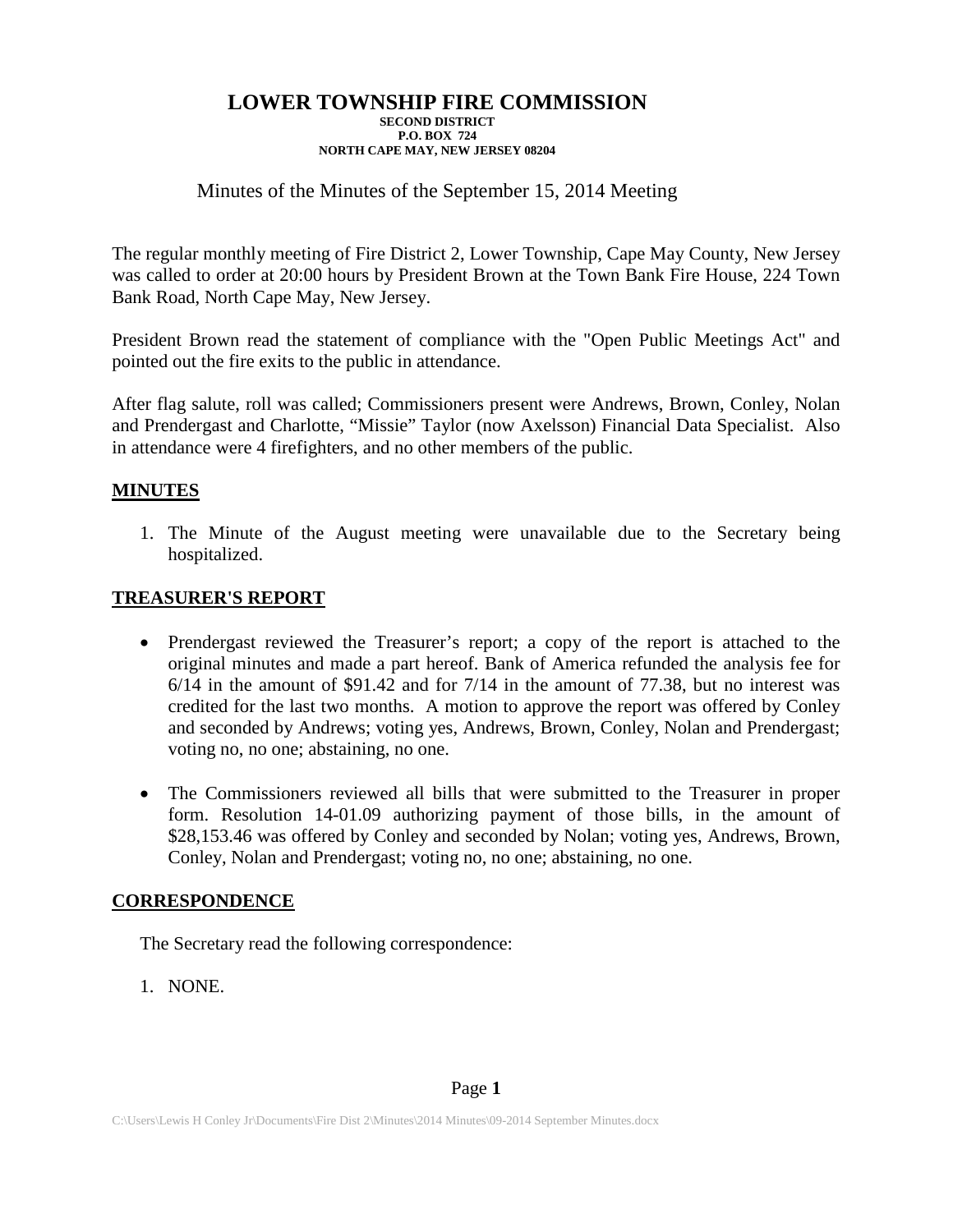Minutes of the Minutes of the September 15, 2014 Meeting

# **TOWN BANK VOLUNTEER FIRE COMPANY REPORT**

Chief Megonigal reported the following:

• Report of the month's activities; a copy of the report is attached to the original of these minutes.

# **BUREAU OF FIRE SAFETY REPORT**

• Conley who is the Board's representative to the Bureau reminded everyone that the Fire Bureau Board does not meet in June, July and August; therefore there are no minutes for August.

# **OLD BUSINESS**

• *The Chief reported a growing building crack in the southeast corner of the engine bay. Conley has look at the crack and it looks like a settlement issue. The Commission authorized Conley to contact a structural engineer to look at the situation and make recommendations. (03/08).*

*Conley reported that he contacted Edward P. Ryan, PE, a structural engineer who met with Conley and Brown to look at the building. Mr. Ryan's preliminary determination was that the cracking is due to settlement but there is no immediate danger. He will prepare recommendations and specifications for the repair of the settlement as well as the cracks in the near future. (04/08)*

*Conley reported that he has received the details from structural engineer, Edward P. Ryan and will coordinate with Richard Braslow and Ryan to put together a contract to perform the work recommended. (06/08).*

*Nolan inquired as to the status of the crick repair. Conley responded that the District is in the process of having a contractor look at it and provide an estimate to see if the repair needs to be bid. He also reported the Mr. Ryan had reported that there is no immediate*  danger, and budget constraints had moved this repair a little lower on the priority list, but *not forgotten. (06/12)*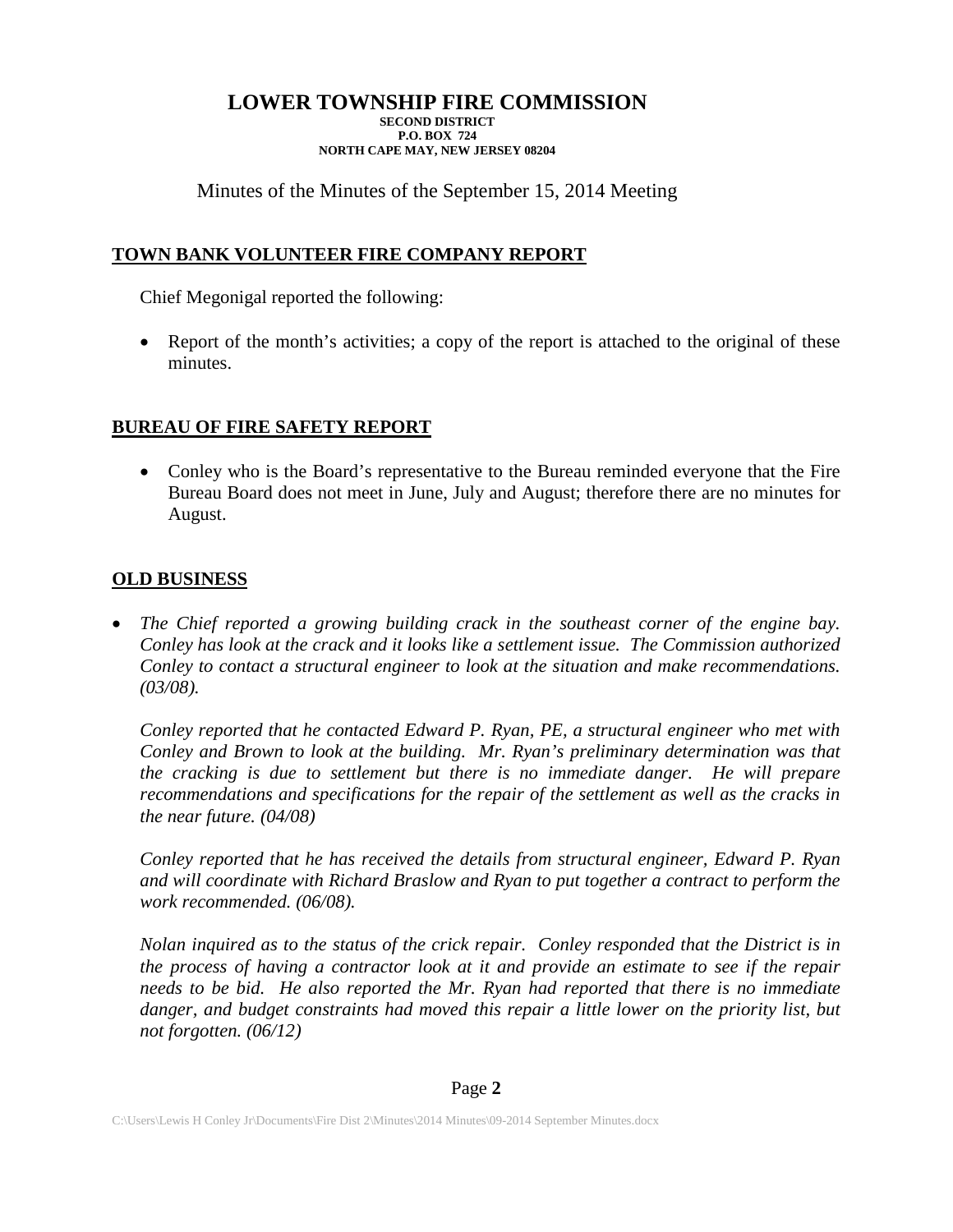### Minutes of the Minutes of the September 15, 2014 Meeting

• *Scott Brown asked if there was some types of sealer that can be used to stop the damage to apparatus aprons that have sever salt damage. He has seen repairs to bridge surfaces that were temporarily repaired rather quickly. Brown volunteered to discuss it with a friend who is a masonry contractor and Conley will talk to the County Engineer who may have specified the repairs to the County Bridges. (06/12)*

*Brown reported that Jay Blackley of Blackley Concrete will look at the driveway and make a recommendation (07/12)*

*Brown reported that Jay Blackley reported that there is no fix the driveway apron will need to be removed and replaced. Conley requested that Blackley provide us with a cost estimate to do that work so that we know if we would need to bid the project and look for the money to pay for the replacement. (08/12)*

*Brown reported that Blackley has provided a proposal to remove the existing concrete and replace it with the same strength reinforced concrete for \$24,860.00. This is above the bid threshold and obviously will need to be bid.*

*Conley suggested that if total replacement is necessary, we should look into retaining a structural engineer or architect to design a heating system into the apron and then there would be no need to have salt on it. Conley will look into finding an engineer or architect with the appropriate experience. (09/12)*

*Conley reported that he has not been able to get Jay Blackley (concrete mason) to respond with a cost for a temporary winter patch. Brown will reach out to Troiano Concrete to see if they can do a temporary patch to get us through the winter months. (12/12)*

*Brown reported that he has contacted Ernie Troiano, Jr. of E. Troiano & Sons Concrete who will perform a temporary patch on the driveway for an estimated cost of \$2,100.00 as outlined in his letter of December 21, 2012. Conley reported that he has contacted, in writing, Thomas Lipski of PEOSH to request an extension of time to repair the driveway apron. A motion was offered by Andrews and seconded by Nolan to approve E. Troiano and Sons Concrete's proposal and authorize the work, voting yes, Andrews, Brown, Conley, Nolan and Prendergast; voting no, no one; abstaining, no one.*

*Conley presented a proposal from M V Engineering of Cape May Court House, NJ for providing the design, bid preparation and administration, and construction observation of the permanent driveway apron replacement for an estimated \$11,200.00 as contained in their written proposal. Resolution 13- 20 Approving the award of the contract with Brian Murphy, PE of M V Engineering for the Design and Inspection of the Driveway Apron Replacement was offered by Andrews and seconded by Prendergast voting yes, Andrews, Brown, Conley, Nolan and Prendergast; voting no, no one; abstaining, no one. (01/22/13)*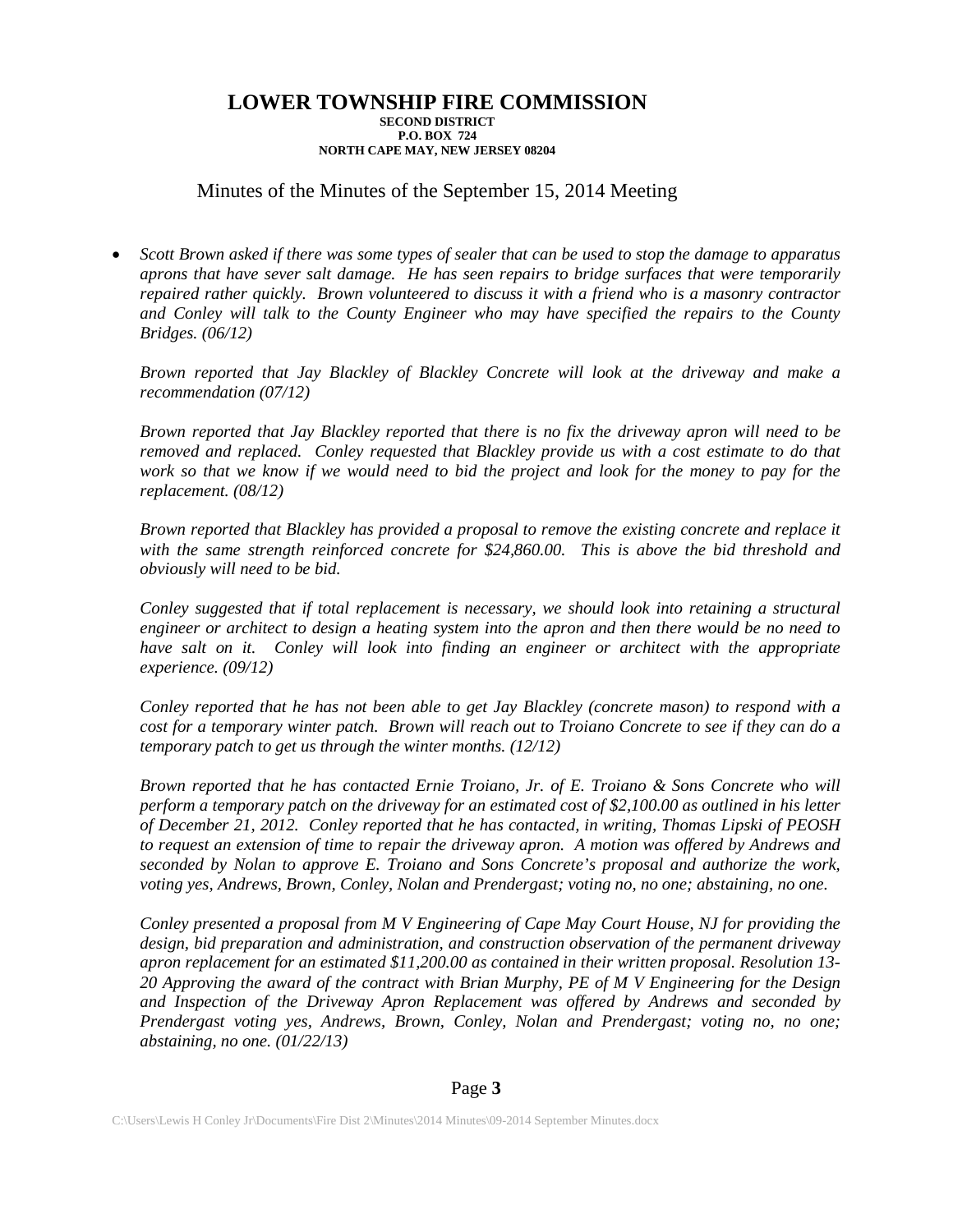## Minutes of the Minutes of the September 15, 2014 Meeting

*Brown reported that the driveway apron will be repaired with a temporary concrete patch by E. Troiano and Sons on Wednesday 2/27/13. (02/13)*

*Conley reported that the driveway apron was repaired on February 27, 2013 on schedule and he emailed a notice to Thomas Lipski of PEOSH along with photos of the completed driveway. Conley continued the report by telling all that Thomas Lipski emailed back that he would be issuing a letter indicating the violation has been abated. (03/13)*

*Conley reminded all that we have received preliminary plans and specifications for the permanent driveway replacement from MV Engineering. We need to decide when we want the driveway advertised, what is going to be included in the contract, such as fencing and/or security for the apparatus to be stored outside during the replacement of the apron and the concrete curing time. (03/13)*

*Conley discussed the need to meet to discuss how to deal with the apparatus security which will need to be outside the building during the removal and curing of the concrete apron. The meeting was set for April 22, 2013. (04/13)*

*Brown reminded everyone that only Conley and he showed up for the April 22 meeting and rescheduled for June 24, 2013 (05/13).*

*Conley reported that he has met with the engineer and reviewed the details for staging the apparatus out of three contiguous bays and then wait until the concrete has cured and then the next three contiguous bays can be poured. He also reviewed the parking lot driveway that needs to also be replaced as well as the concrete curb that also needs to be replaced. There will be a new concrete ramp created from the parking lot to the sidewalk on Town Bank Road so that the access from the parking lot in front of the engine bays can be fenced off or landscaped to prohibit access. (08/13)* 

*Conley reported that he has not received the plans and specifications yet from the design engineer (12/13)*

Conley reported that MV Engineering has worked with a relatively new high-early concrete additive that does not contain corrosives. The product is known as Sika Rapid and MV recommends taking more than the usual samples of each of the concrete pours and begin breaking the samples after 7 days, on a project that they tested this additive on, the concrete reached 4,000 pounds break in just14 days. They are scheduled to have the revised plans and specifications to us by the end of May to go out to bid. (03/14)

• *Past President & Past Chief Treon who is now with Cape May County Office of Emergency Management, requested and was granted a place on the July meeting agenda to appear with Director Martin Pagulugi to discuss a possible memorandum of understanding (MOU) to utilize the multipurpose room during emergencies and natural disasters. (06/14)*

### Page **4**

C:\Users\Lewis H Conley Jr\Documents\Fire Dist 2\Minutes\2014 Minutes\09-2014 September Minutes.docx